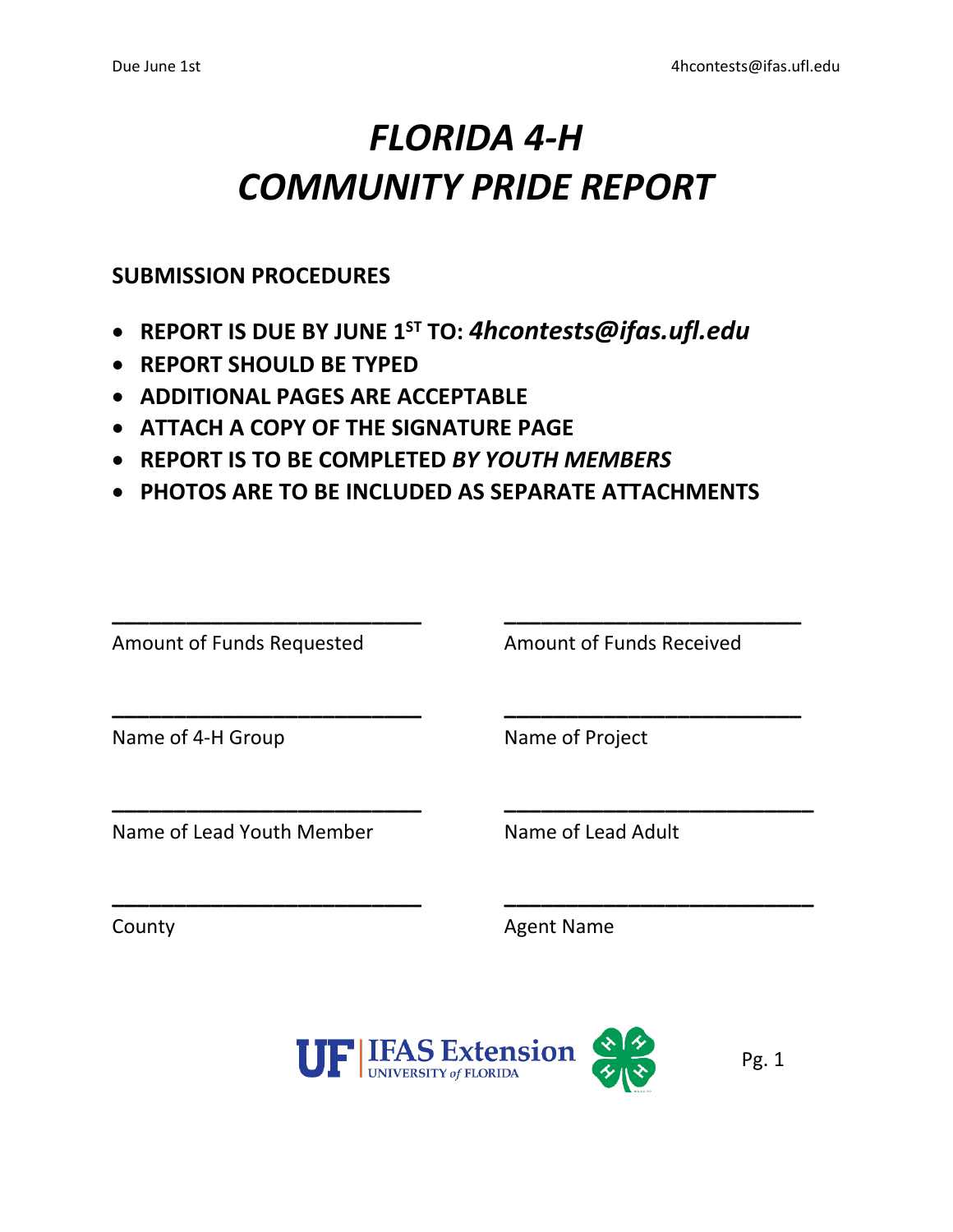#### **I. Summary of Project (25 Points)**

A. Describe the need, problem, or concern the group chose to work on.

What more did you learn about this need in or community as the year went on? Or what seemed different about this need as your project progressed?

B. Think back on the goals you set at the beginning of the year (the goals you listed in your Community Pride Proposal). Restate those goals here.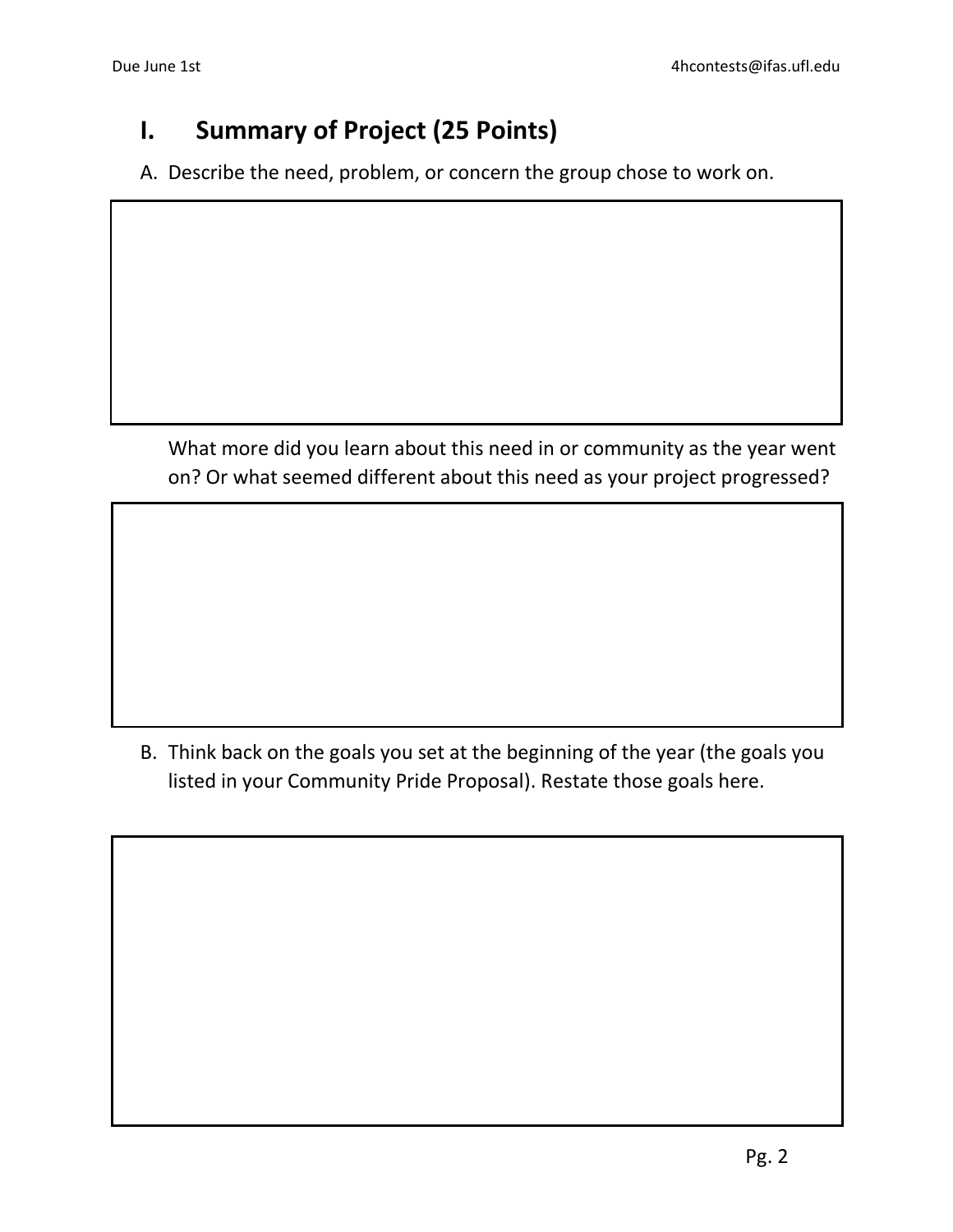C. Briefly summarize your project (name of project, what was done, who benefitted, what was learned, etc.)

D. Final Budget – itemized expenditures (use additional pages if needed)

| <b>ITEM</b> | <b>ESTIMATED</b><br>COST/VALUE | SOURCE (PURCHASED, DONATED, ETC.) |
|-------------|--------------------------------|-----------------------------------|
|             |                                |                                   |
|             |                                |                                   |
|             |                                |                                   |
|             |                                |                                   |
|             |                                |                                   |
|             |                                |                                   |
|             |                                |                                   |
|             |                                |                                   |
|             |                                |                                   |
|             |                                |                                   |
|             |                                |                                   |
|             |                                |                                   |
|             |                                |                                   |
|             |                                |                                   |
|             |                                |                                   |
|             |                                |                                   |
|             |                                |                                   |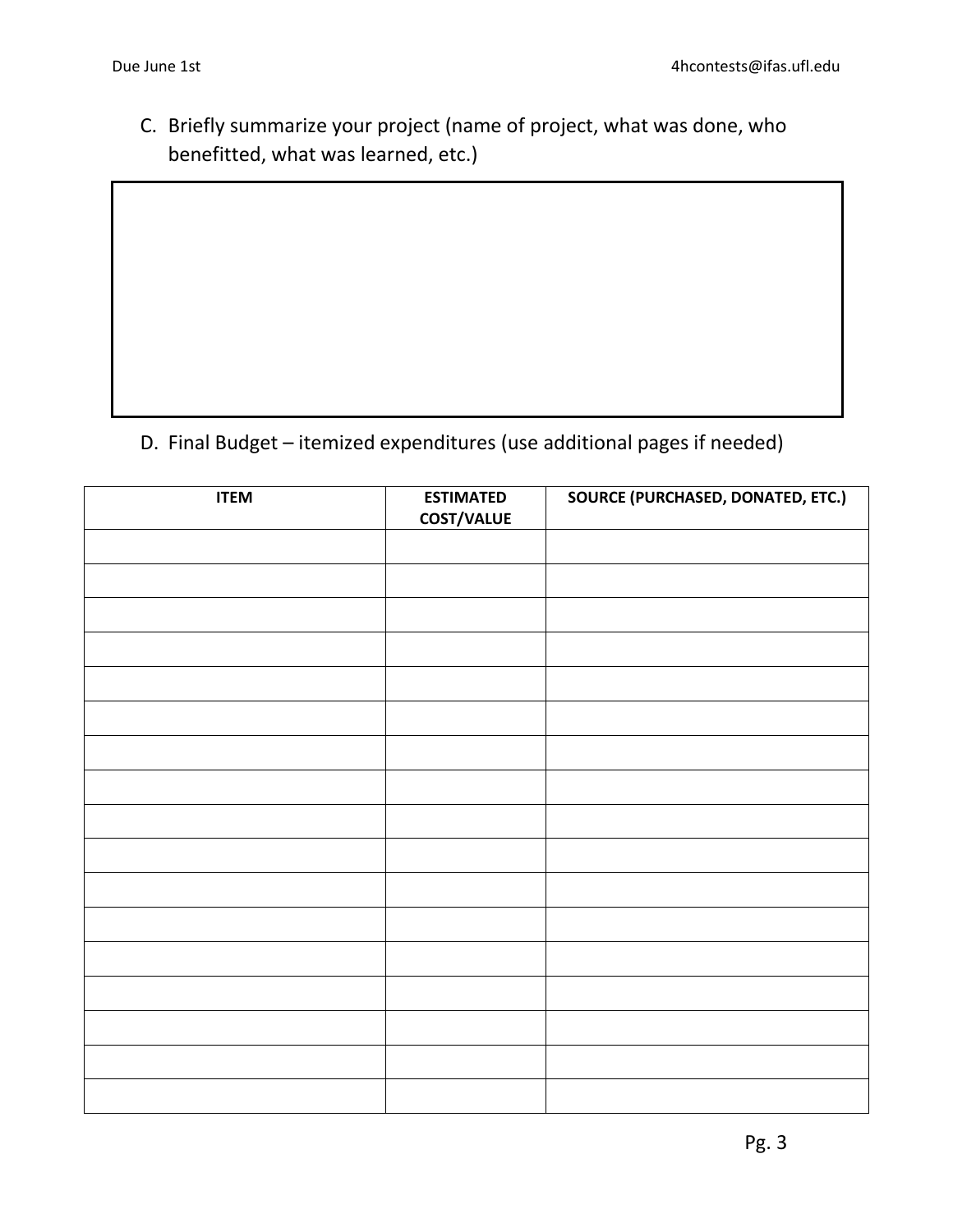### **II. Discuss the Needs Assessment and Planning Process Your Group Completed (25 Points)**

A. List the issues and challenges you learned your community was facing at the beginning of the year.

B. How did you gather more information to choose one issue to focus on? What did you learn about this need?

C. What alternate solutions did your group brainstorm?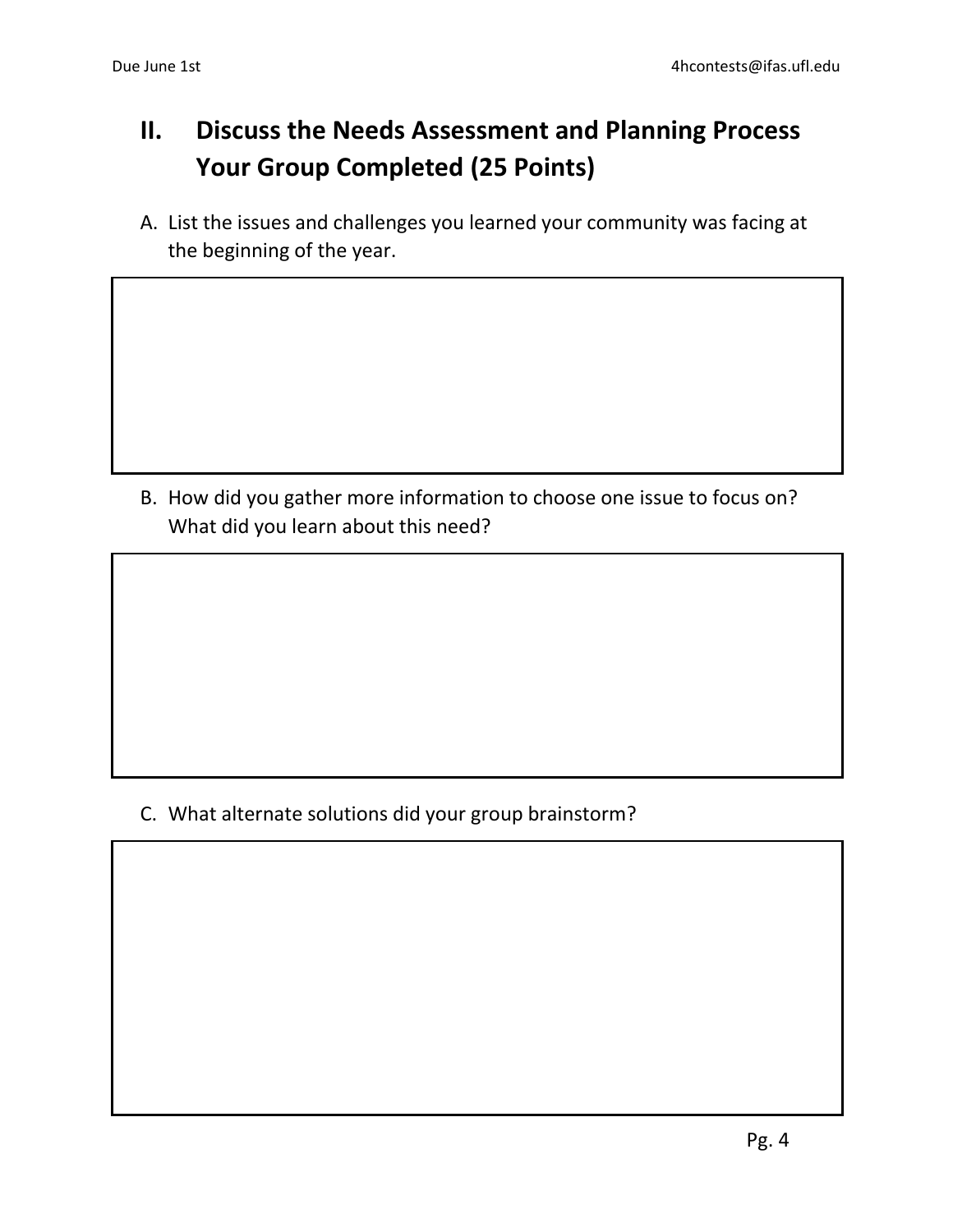D. How did your group decide on one project to help solve the challenge facing your community?

#### **III. Support/Resources (10 Points)**

What other organizations, groups, or individuals were involved in the project with you? What support did they provide? (Use additional pages if needed).

| Organizations/Groups/Individuals | <b>Support Provided</b> |
|----------------------------------|-------------------------|
|                                  |                         |
|                                  |                         |
|                                  |                         |
|                                  |                         |
|                                  |                         |
|                                  |                         |
|                                  |                         |
|                                  |                         |
|                                  |                         |
|                                  |                         |
|                                  |                         |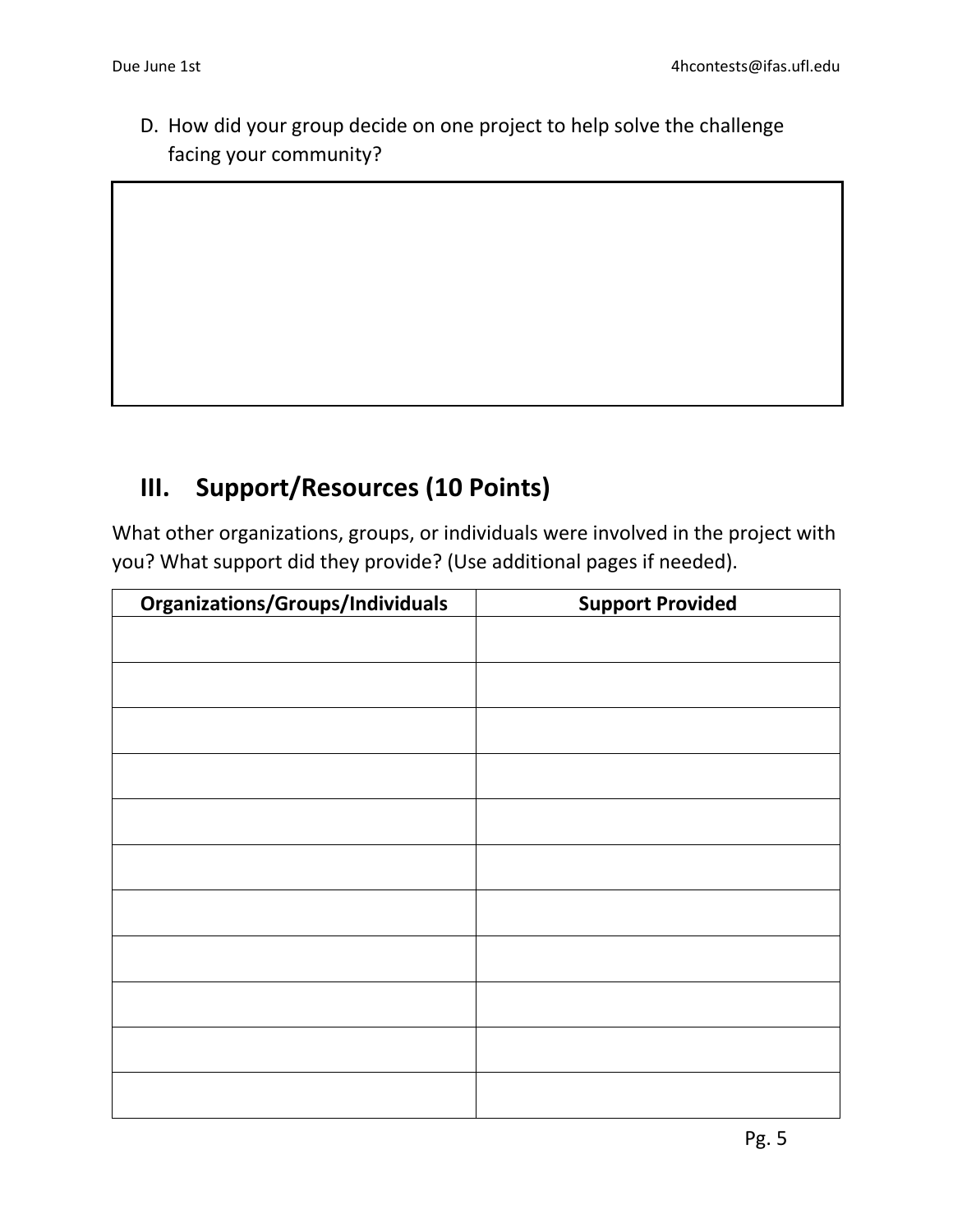#### **IV. Evaluation and Benefits/Effects (25 Points)**

This portion may be completed by

- Collecting a survey
- Discussion groups
- Individual interviews with club and community members

Record answers below.

#### A. What effect did this project have on the members involved?

1. How did this project make you feel?

2. What did you learn?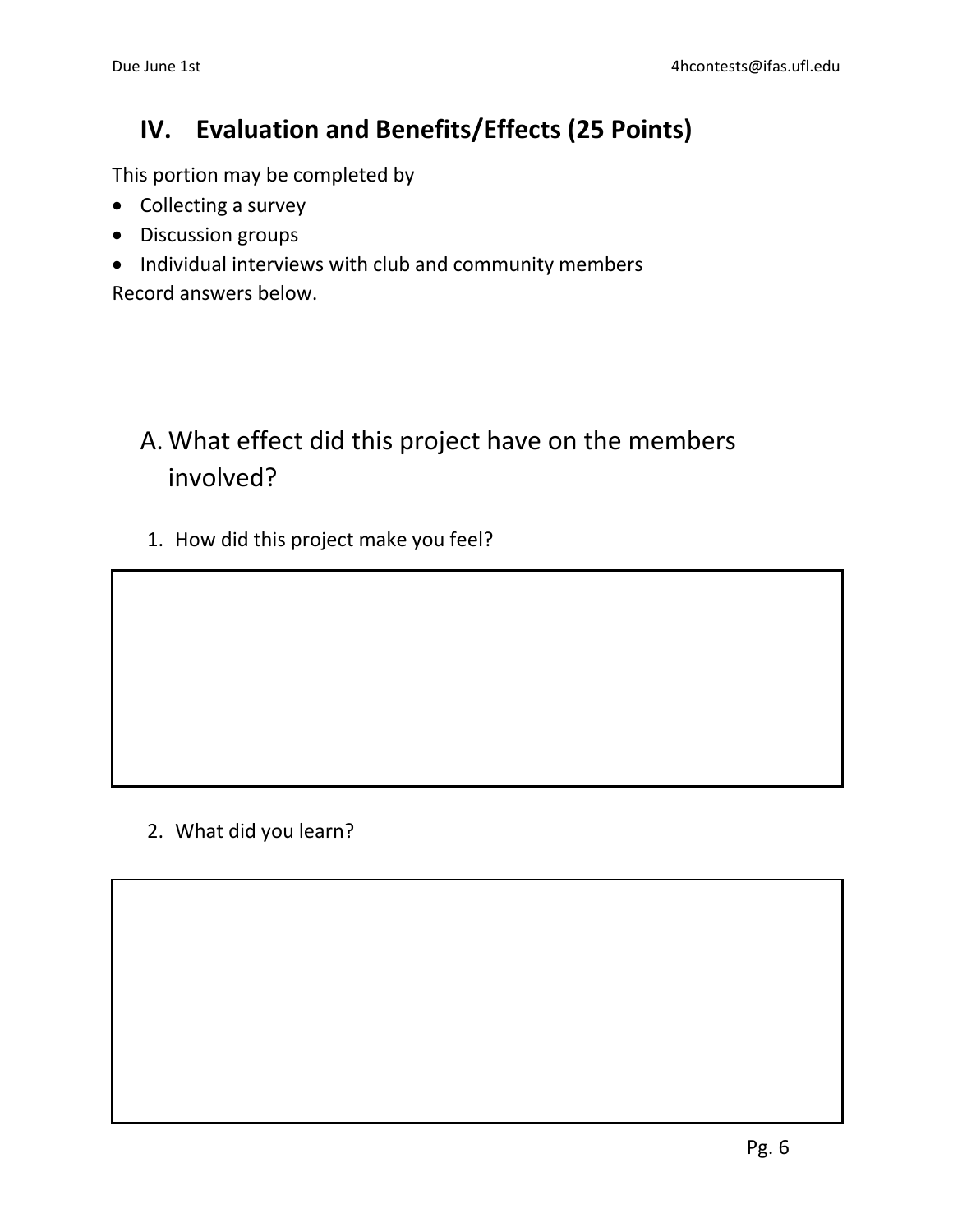3. What skills did you develop from working on this project?

#### B. What effect did this project have on your community?

- 1. Approximately how many people benefited from your project?
- 2. Describe specific ways your community was improved: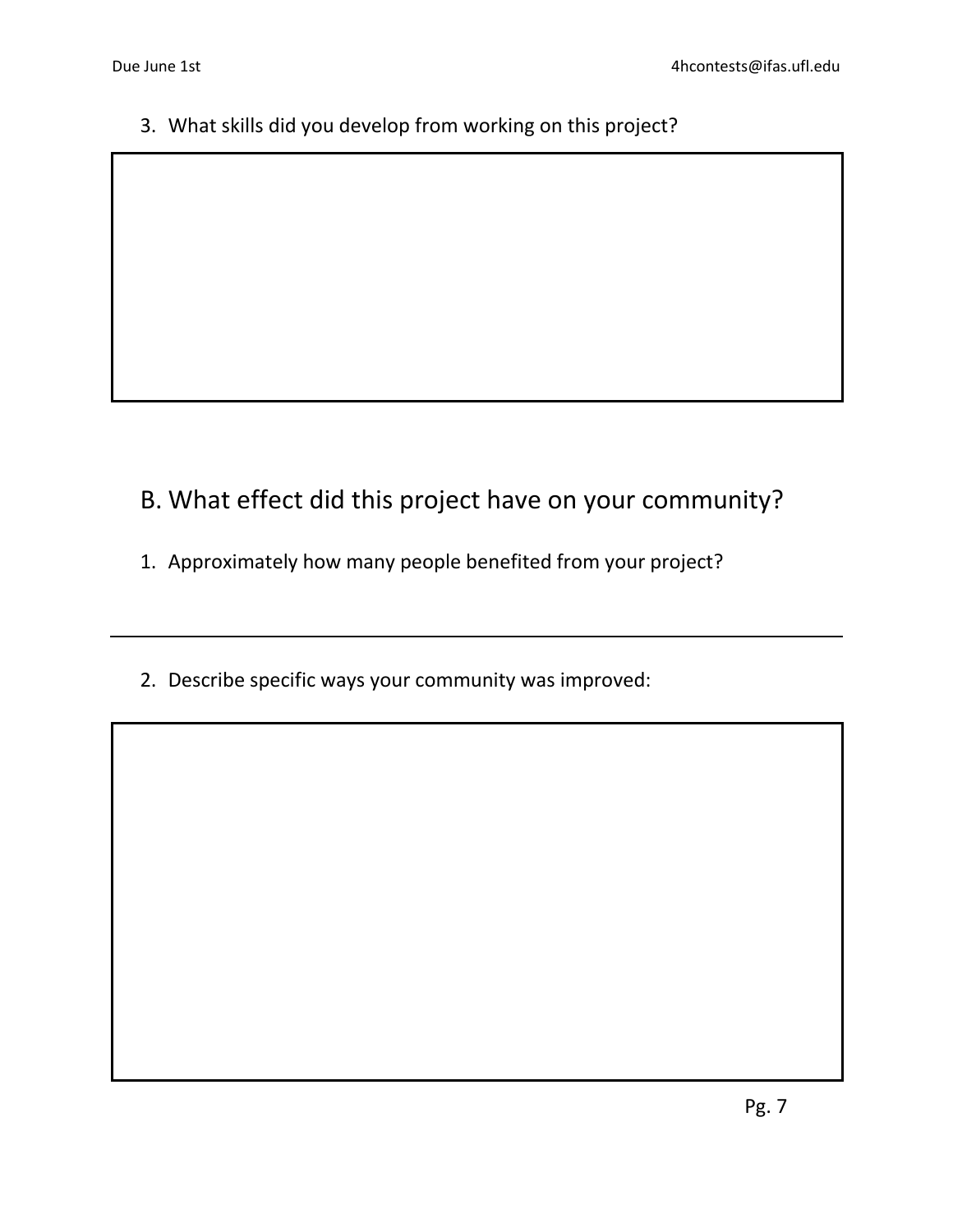C. Think about the SMART Goals your group set at the beginning of the year. How did you achieve these goals? Did you have to modify your plan at all?

## D.How can you use the skills and information you learned through Community Pride in other projects or programs?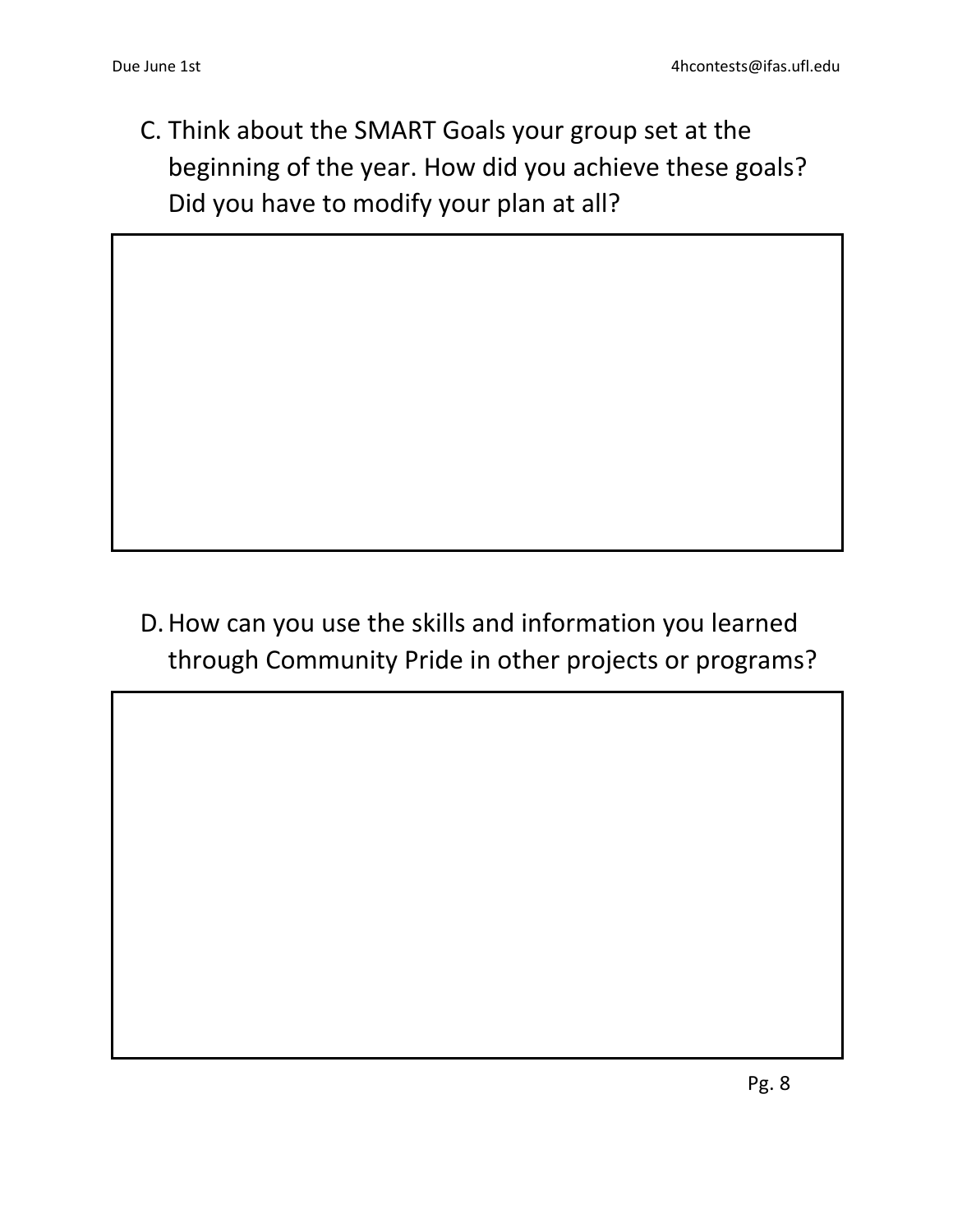#### **V. PUBLICITY AND OTHER SUPPORT (15 Points)**

- 1. Provide at least five photos of progress and/or results of the project. Send these photos as an email attachment. Before and after pictures may be included as well as photos of 4-H members working. Try to put people in your pictures and show them at work or enjoying the results of the project. Make your pictures tell a story!
- 2. Provide at least one press release that your club prepared/sent out. Include this press release as an email attachment.
- 3. Select from the list below to supplement your report (please include at least one as an email attachment):
	- A. Original links or clippings of all written publicity
	- B. Letters or statements reflecting community interest and concern
	- C. Examples of any written materials developed in support of the project